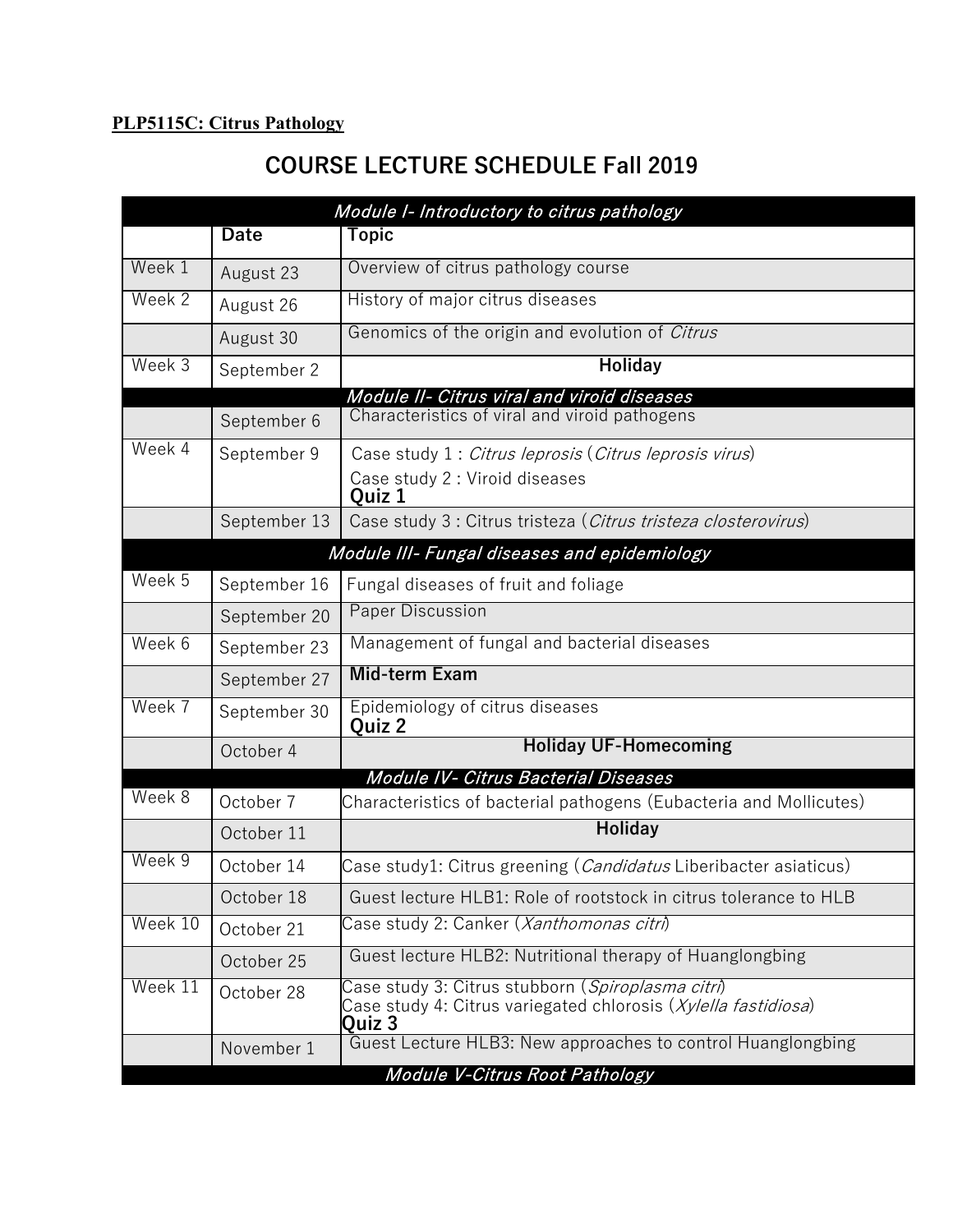| November 4                                                | Case study 1: Phytophthora Diseases. (Foot rot, root rot, brown rot,    |  |  |  |
|-----------------------------------------------------------|-------------------------------------------------------------------------|--|--|--|
|                                                           | gummosis, and <i>Phytophthora-Diaprepes</i> (PD) complex)               |  |  |  |
|                                                           | Case study 2: Huanglongbing ( <i>Candidatus</i> Liberibacter asiaticus) |  |  |  |
| November 8                                                | Citrus Root Pathology                                                   |  |  |  |
|                                                           | Case study 3: Citrus nematode (Tylenchulus semipenetrans)               |  |  |  |
| Module VI-Citrus responses to abiotic and biotic stresses |                                                                         |  |  |  |
| November 11                                               | Holiday                                                                 |  |  |  |
| November 15                                               | Volatile organic compounds responses                                    |  |  |  |
| November 18                                               | Metabolic and phytohormonal responses                                   |  |  |  |
| November 22                                               | Micro-RNA synthesis                                                     |  |  |  |
| November 25                                               | Pathogenesis-related proteins induction<br>Quiz 4                       |  |  |  |
| November 29                                               | <b>Holiday</b>                                                          |  |  |  |
| December 2                                                | Genetic manipulation for citrus disease resistance                      |  |  |  |
|                                                           | (Transgenic plants, Virus-induced gene silencing, Expression vectors,   |  |  |  |
|                                                           | CRISPR/Cas system, Citrus breeding)                                     |  |  |  |
| December 6                                                | Holiday (Reading day)                                                   |  |  |  |
| December 9                                                | <b>Final Exam</b>                                                       |  |  |  |
|                                                           |                                                                         |  |  |  |

## **PLP 5115C Syllabus: Citrus Pathology**

Fall, 2019

**MEETING TIMES:** Mondays at 9:35 to 11:30 and Fridays at 12:50 to 1:40

**INSTRUCTOR:** Dr. Nabil Killiny

**OFFICE:** Building 7103, Room 5, Citrus Research and Education Center

**OFFICE HOURS:** Drop-in office hours Mondays 1:00 pm-5:00 pm, or by appointment, or email anytime.

**PHONE:** 863-956-8833

**EMAIL:** nabilkilliny@ufl.edu.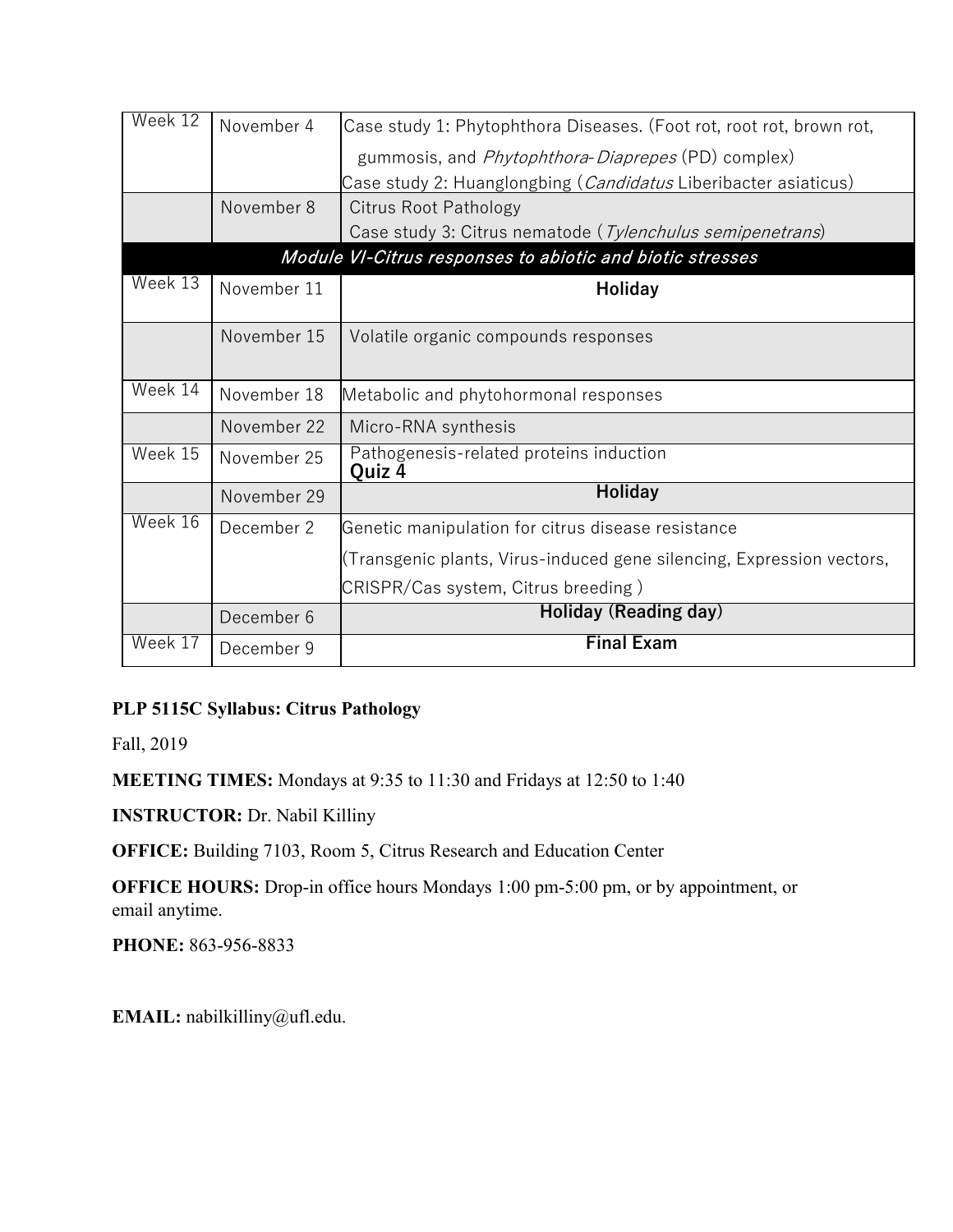**COURSE DESCRIPTION:** Citrus Pathology is comprehensive course covering the major citrus diseases. The course introduces students to the symptoms, vectors, disease cycles, and control measures for major citrus diseases with an emphasis on diagnosis using biological, chemical, and biochemical techniques. The course will also focus on the understanding of disease pathogenicity and control strategies. It is taught by a team of citrus plant pathologists and nematologists from the Citrus Research and Education Center, Lake Alfred. The lectures will be presented at Lake Alfred, but are broadcast live via Zoom to the Dept. of Plant Pathology at Gainesville, and other research centers as needed. Students will participate in lectures, field visits, and presentations. One term research paper on a disease of citrus (student choice) will be required for course completion.

**LEARNING OBJECTIVES:** Citrus is a major crop in the state of Florida. Citrus diseases are an economically important aspect of citrus production. Since 1986, many exotic citrus pathogens and their vectors have been introduced into Florida, and most have become established. The overall goal of this course is for students to gain knowledge about both the endemic as well as exotic citrus diseases and current methods being used to detect, diagnose and manage these diseases. By the end of this course, student should be able to:

• recognize the symptoms, the causal agents, and the vector of numerous endemic citrus diseases.

- understand the epidemiology of citrus diseases
- become familiar with the current management practices

**PREREQUISITES:** There is no recommended text however students will need to have access to the Compendium of Citrus Diseases and other citrus disease texts. These texts are available at CREC in the media center and in the Dept. of Plant Pathology Teaching Laboratory.

**LEARNING MODULES:** The course content for this class is divided into 4 learning modules, fungal diseases, viral diseases, bacterial diseases and citrus responses and genetic manipulation. Each module includes few lectures. Every module has an associated graded quiz right after completion of the module.

**GRADES:** Grading is based on the performance on two written exams; one midterm in-class plus one cumulative final exam. In addition to four quizzes for the four modules. The faculty team members submit questions for each exam based on their specializations. Questions on the exam are graded by the submitted faculty member and compiled by the course coordinator. Grades will be based on the following assessments: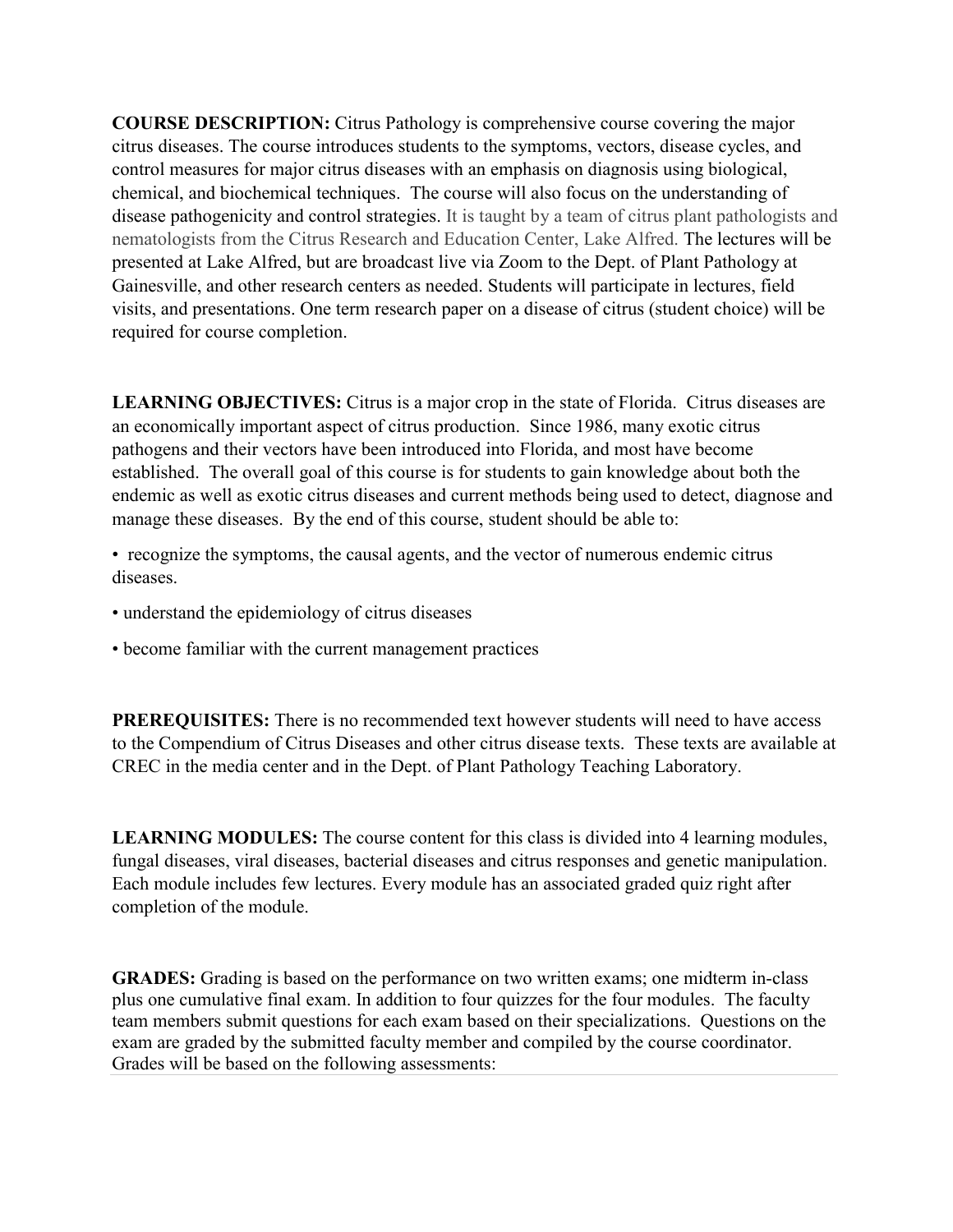| Assessment   | Points | Percent of Grade |
|--------------|--------|------------------|
| Quiz 1       | 10     |                  |
| Quiz 2       | 10     |                  |
| Quiz 3       | $10\,$ |                  |
| Quiz 4       | 10     |                  |
| Midterm Exam | 80     | 40               |
| Final Exam   | 80     | 40               |
|              | 200    | 100              |

**Grades and Grade Points:** For information on current UF policies for assigning grade points, see<https://catalog.ufl.edu/ugrad/current/regulations/info/grades.aspx>

In accordance with current University of Florida policy, grade points will be assigned as follows.

| Letter Grade | Grade Points | Percentage  |
|--------------|--------------|-------------|
| А            | 4.0          | 90 or above |
| B            | 3.0          | 80-83       |
| $\subset$    | 2.0          | $70 - 73$   |
| Ð            | 1.0          | $60 - 63$   |
| E            | 0.0          | 56 or below |

**ATTENDANCE AND PARTICIPATION:** Participation is a vital part of the course experience; students should take advantage of the the opportunity to ask questions of the faculty members, each of which have substantial expertise in the topics that they present. If a student must miss a class due to illness or other extenuating circumstances, he/she must listen to the missed lecture(s) that are posted. Students are expected to come prepared to participate in the class lectures and the field trip. Students enrolled in the class should already have a basic understanding of the concepts of plant pathology. Questions are highly encouraged. The field trip is a two-day trip; students in Gainesville or other locations must travel to Lake Alfred. The costs of travel to Lake Alfred and for an overnight stay in Lake Alfred are covered by the lab fees. The students have the opportunity on this field trip to visit citrus groves and to see some of the diseases covered in the course, and to discuss them with both faculty and growers.

**Academic Integrity** standards will be upheld vigilantly at all times in this class. Upon registering at the University of Florida, you signed the following statement: "I understand that the University of Florida expects its students to be honest in all their academic work. I agree to adhere to this commitment to academic honesty and understand that my failure to comply with this commitment may result in disciplinary action up to and including expulsion from the University." On all work submitted for credit by students at the University of Florida, the following pledge is either required or implied: